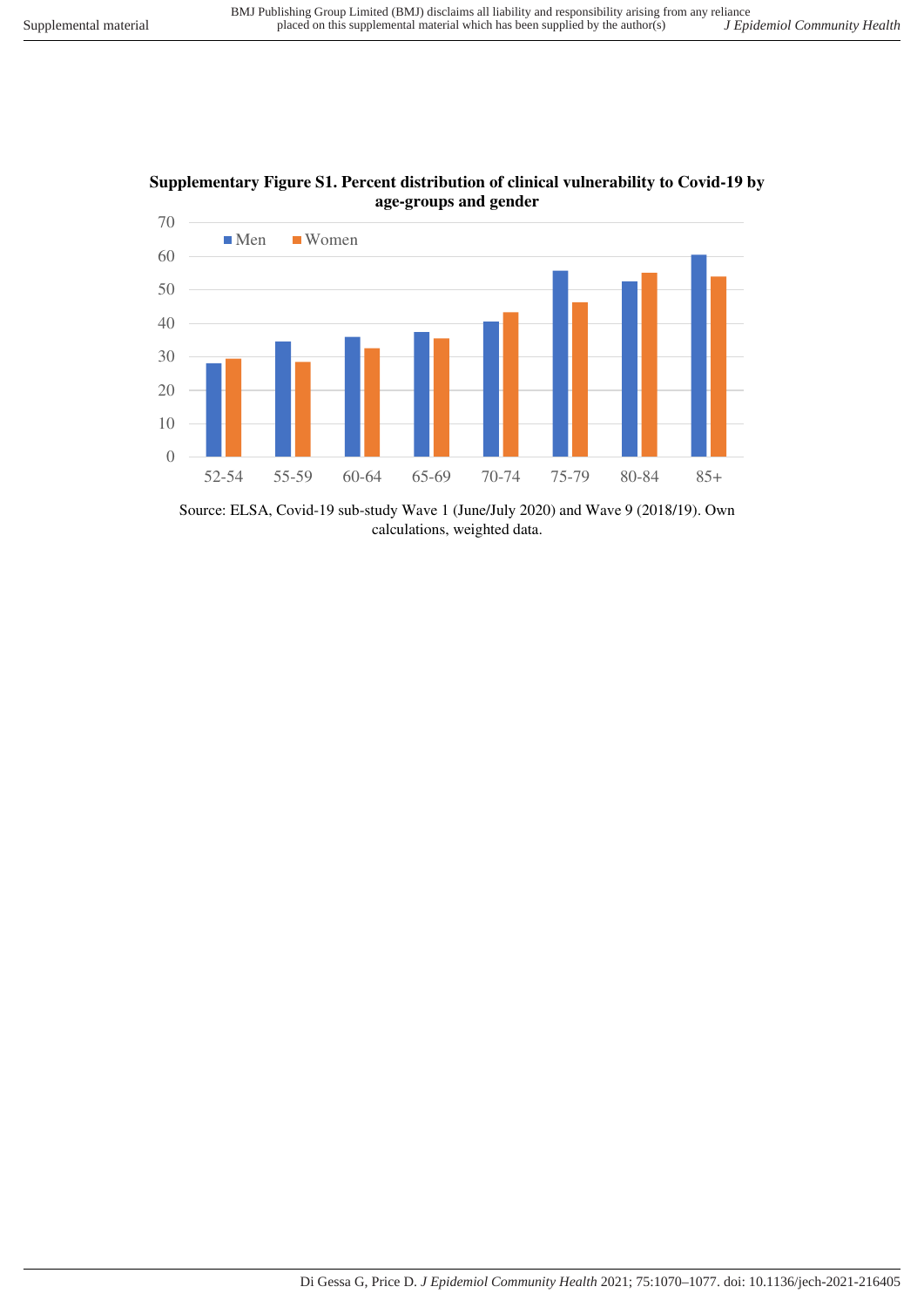## **Supplementary Table S1. Fully adjusted ORs (with 95% Confidence Intervals -CIs) for the relationship between socio-economic and demographic characteristics and clinical vulnerability during the Covid-19 pandemic**

|                          |              | <b>Unadjusted</b> | <b>Fully adjusted</b> |              |  |
|--------------------------|--------------|-------------------|-----------------------|--------------|--|
|                          | <b>Model</b> |                   | <b>Model</b>          |              |  |
|                          | <b>OR</b>    | 95% CIs           | <b>OR</b>             | 95% CIs      |  |
| 52-59                    | 0.52         | (0.43; 0.63)      | 0.43                  | (0.35; 0.55) |  |
| 60-69                    | 0.64         | (0.55; 0.76)      | 0.61                  | (0.51; 0.72) |  |
| 70-79                    | Ref          |                   | Ref                   |              |  |
| 80 and older             | 1.47         | (1.23; 1.75)      | 1.29                  | (1.07; 1.55) |  |
| Female                   | 0.94         | (0.82; 1.08)      | 0.81                  | (0.70; 0.94) |  |
| Non white                | 1.62         | (1.14; 2.31)      | 1.57                  | (1.05; 2.34) |  |
| Married/Partnered        | Ref          |                   | Ref                   |              |  |
| No Partner               | 1.50         | (1.30; 1.74)      | 1.15                  | (0.95; 1.40) |  |
| N people in Household    |              |                   | 1.04                  | (0.94; 1.16) |  |
| Education: high          | Ref          |                   | Ref                   |              |  |
| Medium                   | 1.49         | (1.25; 1.78)      | 1.28                  | (1.06; 1.55) |  |
| Low                      | 2.56         | (2.10; 3.13)      | 1.65                  | (1.32; 2.07) |  |
| Highest wealth quintile  | Ref          |                   | Ref                   |              |  |
| 4th                      | 1.26         | (1.03; 1.54)      | 1.09                  | (0.88; 1.35) |  |
| 3rd                      | 1.64         | (1.34; 2.00)      | 1.31                  | (1.05; 1.62) |  |
| 2nd                      | 2.07         | (1.66; 2.57)      | 1.54                  | (1.21; 1.96) |  |
| Lowest                   | 2.62         | (2.07; 3.31)      | 2.30                  | (1.76; 3.01) |  |
| Income                   | 0.82         | (0.77; 0.87)      | 0.93                  | (0.89; 0.98) |  |
|                          |              |                   |                       |              |  |
| <b>Total Respondents</b> | 5,585        |                   | 5,402                 |              |  |

Source: ELSA, Covid-19 Substudy Wave 1 (June/July 2020) and Wave 9 (2018/19). Own calculations, weighted data. Results in bold are significant at a 5% level.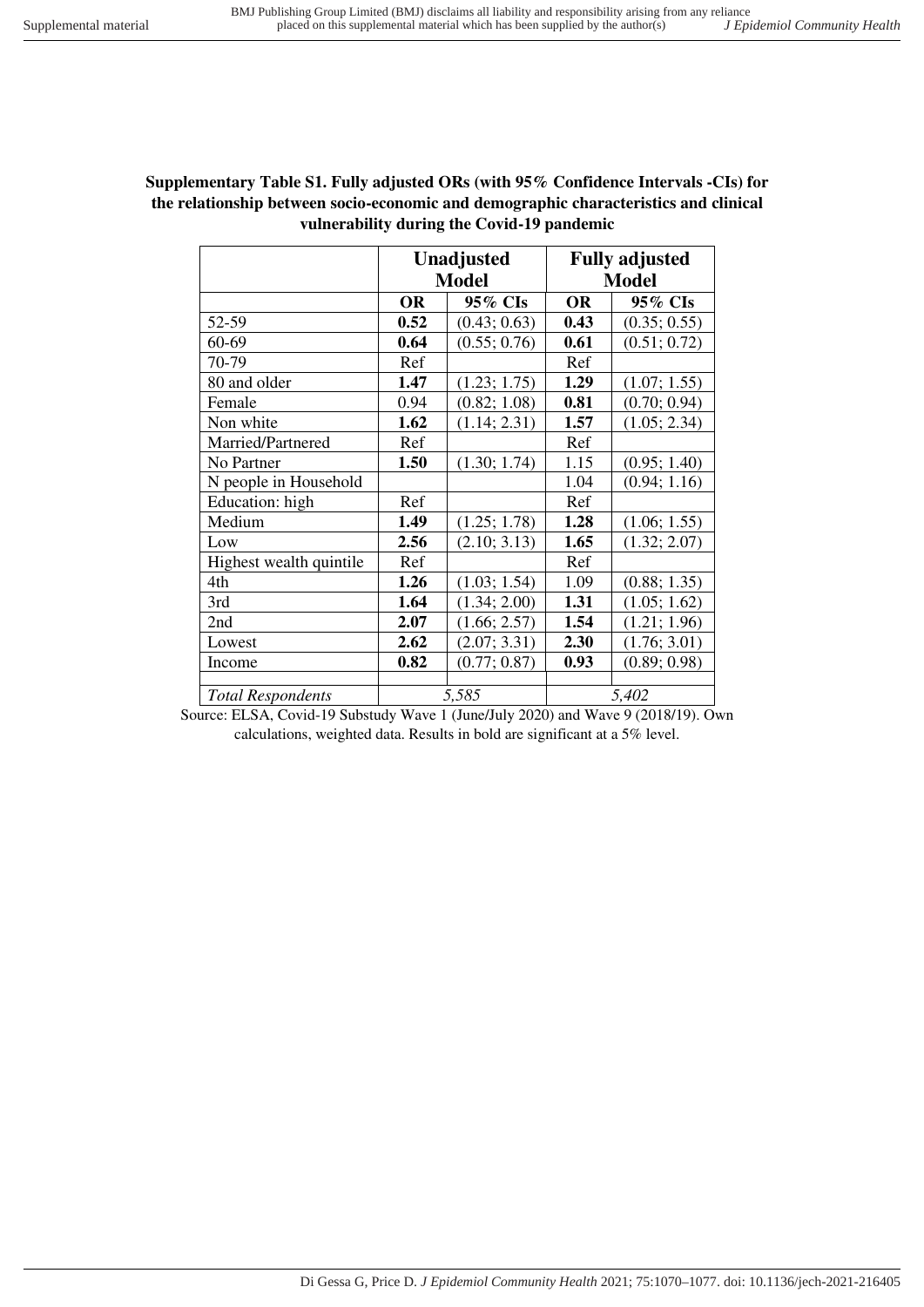|                | <b>Poor SRH</b> | <b>Physical</b><br>inactive | <b>Depressed</b> | $QoL^+$<br>$(CASP-12)$ | Happiness <sup>+</sup> | Satisfaction <sup>+</sup> | Anxiety <sup>+</sup>  |
|----------------|-----------------|-----------------------------|------------------|------------------------|------------------------|---------------------------|-----------------------|
| <b>Model A</b> |                 |                             |                  |                        |                        |                           |                       |
|                | $3.61***$       | $2.81***$                   | $2.09***$        | $-2.43***$             | $-0.37***$             | $-0.57***$                | $-0.50***$            |
| CV             | [3.04, 4.28]    | [2.33, 3.39]                | [1.71, 2.55]     | $[-2.89, -1.98]$       | $[-0.53,-0.21]$        | $[-0.74,-0.39]$           | $[-0.70,-0.29]$       |
| <b>Model B</b> |                 |                             |                  |                        |                        |                           |                       |
| 50-59, not CV  | $0.66*$         | $0.62^*$                    | 1.06             | 0.116                  | $-0.457***$            | $-0.270^*$                | $-0.497***$           |
|                | [0.45, 0.95]    | [0.41, 0.96]                | [0.73, 1.55]     | $[-0.53, 0.76]$        | $[-0.69,-0.22]$        | $[-0.51,-0.03]$           | $[-0.81,-0.18]$       |
|                | 0.91            | 0.81                        | 1.00             | $0.555*$               | $-0.141$               | $-0.113$                  | $-0.007$              |
| 60-69, not CV  | [0.67, 1.22]    | [0.57, 1.15]                | [0.72, 1.38]     | [0.07, 1.04]           | $[-0.32, 0.04]$        | $[-0.30, 0.08]$           | $[-0.24, 0.23]$       |
| 70-79, not CV  | Ref.            | Ref.                        | Ref.             | Ref.                   | Ref.                   | Ref.                      | Ref.                  |
| 80+, not CV    | $1.63***$       | $4.23***$                   | 1.27             | $-1.636***$            | $-0.067$               | $-0.082$                  | 0.021                 |
|                | [1.15, 2.30]    | [2.96, 6.05]                | [0.84, 1.91]     | $[-2.38,-0.89]$        | $[-0.34, 0.21]$        | $[-0.37, 0.21]$           | $[-0.34, 0.38]$       |
| 50-59, CV      | $2.57***$       | $1.66*$                     | $2.45***$        | $-2.047**$             | $-0.842***$            | $-1.006***$               | $-0.767**$            |
|                | [1.76, 3.75]    | [1.06, 2.60]                | [1.62, 3.71]     | $[-3.27,-0.83]$        | $[-1.25, -0.44]$       | $[-1.46,-0.55]$           | $[-1.30,-0.23]$       |
|                | $3.57***$       | $3.07***$                   | $2.56***$        | $-2.423***$            | $-0.545***$            | $-0.771$ ***              | $-0.894***$           |
| 60-69, CV      | [2.72, 4.69]    | [2.21, 4.25]                | [1.86, 3.51]     | $[-3.12,-1.73]$        | $[-0.79,-0.30]$        | $[-1.04, -0.50]$          | $[-1.23,-0.56]$       |
| 70-79, CV      | $3.87***$       | $3.33***$                   | $1.78***$        | $-2.196***$            | $-0.347***$            | $-0.287**$                | $-0.269$              |
|                | [3.02, 4.96]    | [2.47, 4.47]                | [1.32, 2.40]     | $[-2.76,-1.63]$        | $[-0.55,-0.15]$        | $[-0.49,-0.08]$           | $[-0.55, 0.01]$       |
| $80+$ , CV     | $3.48***$       | $6.41***$                   | $1.55^*$         | $-3.711***$            | $-0.391**$             | $-0.621***$               | $-0.401$ <sup>*</sup> |
|                | [2.56, 4.72]    | [4.57, 9.01]                | [1.08, 2.25]     | $[-4.49,-2.93]$        | $[-0.66,-0.12]$        | $[-0.93,-0.31]$           | $[-0.79,-0.01]$       |
| Obs            | 5318            | 5406                        | 5311             | 5005                   | 4836                   | 4954                      | 4914                  |

**Supplementary Table S2. Fully adjusted ORs and β coefficients [with 95% Confidence Intervals] for the pre-pandemic relationship between clinical vulnerability to Covid-19 (CV) and health, controlling for socio-economic and demographic characteristics.** 

Source: ELSA, Covid-19 Substudy Wave 1 (June/July 2020) and Wave 9 (2018/19). All models controls for gender, ethnicity, partnership status, number of respondents in the household, education, wealth quintiles, income, and (Model A only) age-groups. Notes: SRH= Self-Rated Health; + Asked in the selfreported questionnaire. All continuous measures are coded such that higher values mean better outcomes. Values in brackets show the 95% confidence intervals. \*  $p \le 0.05$ , \*\*  $p \le 0.01$ , \*\*\*  $p \le 0.001$ . Own calculations, weighted data.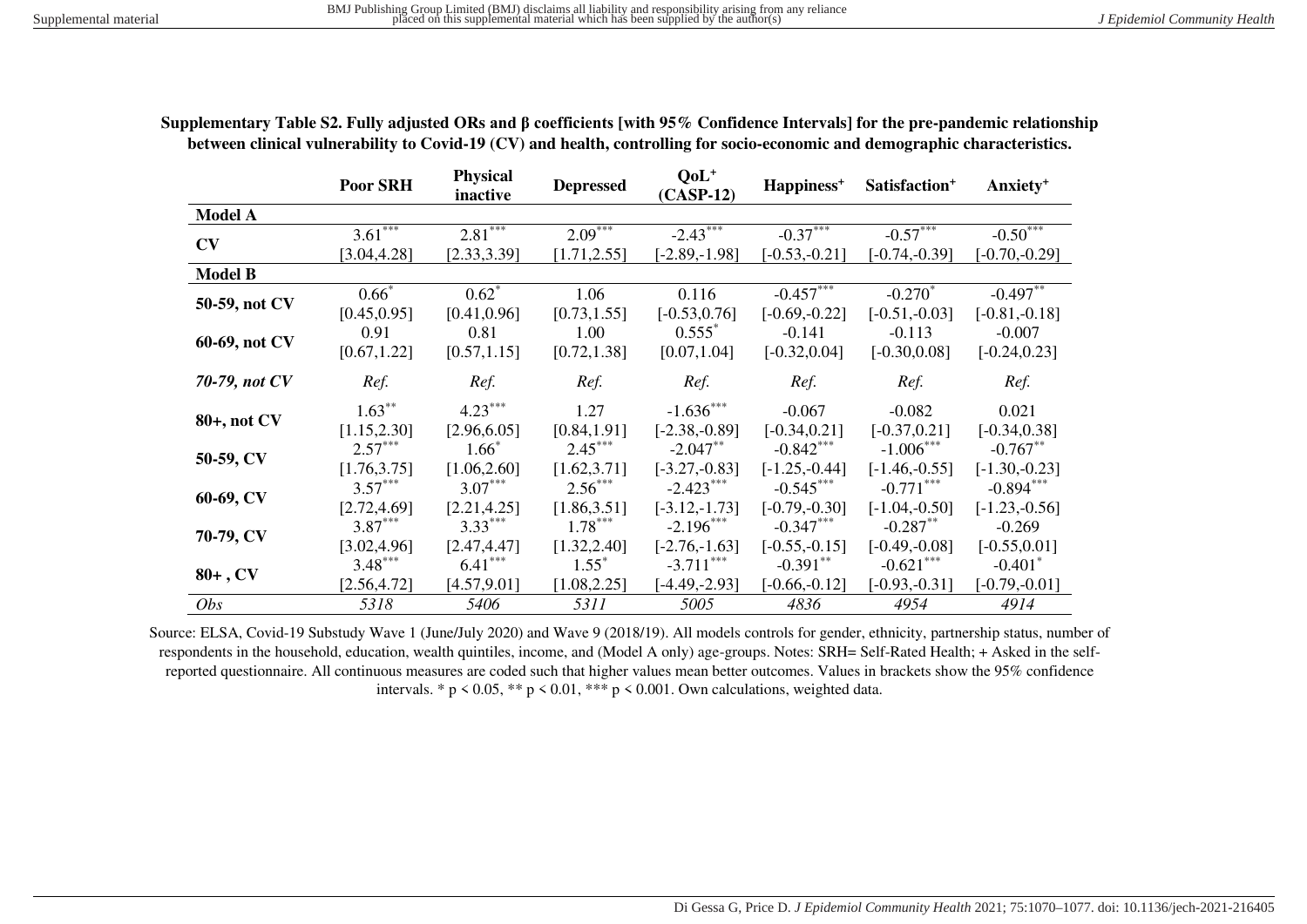|                | <b>Voluntary</b><br>work  | <b>High</b><br>Loneliness <sup>+</sup> | < weekly<br>contacts<br>$(phone)^+$ | $\langle$ weekly<br>contacts<br>$(text/email)^+$ | <b>Received</b><br>formal help <sup>^</sup> |
|----------------|---------------------------|----------------------------------------|-------------------------------------|--------------------------------------------------|---------------------------------------------|
| <b>Model A</b> |                           |                                        |                                     |                                                  |                                             |
| CV             | 0.91                      | $1.45***$                              | 1.11                                | 0.98                                             | $1.97***$                                   |
|                | [0.77, 1.07]              | [1.20, 1.76]                           | [0.94, 1.32]                        | [0.82, 1.16]                                     | [1.10, 1.83]                                |
| <b>Model B</b> |                           |                                        |                                     |                                                  |                                             |
| 50-59, not CV  | $0.40^{***}$              | $1.53*$                                | 0.80                                | $0.36***$                                        | $0.24$ <sup>**</sup>                        |
|                | [0.30, 0.54]              | [1.10, 2.15]                           | [0.61, 1.04]                        | [0.27, 0.48]                                     | [0.08, 0.71]                                |
| 60-69, not CV  | $0.68***$                 | 1.30                                   | 1.01                                | $0.57***$                                        | $0.18***$                                   |
|                | [0.55, 0.85]              | [0.97, 1.73]                           | [0.81, 1.24]                        | [0.46, 0.71]                                     | [0.07, 0.43]                                |
| 70-79, not CV  | Ref.                      | Ref.                                   | Ref.                                | Ref.                                             | Ref.                                        |
| 80+, not CV    | $0.72^*$<br>[0.54, 0.96]  | 1.03<br>[0.70, 1.51]                   | 0.77<br>[0.55, 1.08]                | $2.00***$<br>[1.45, 2.76]                        | $5.09***$<br>[3.01, 8.62]                   |
| 50-59, CV      | $0.38***$<br>[0.24, 0.61] | $1.83***$<br>[1.18, 2.85]              | 1.18<br>[0.80, 1.74]                | $0.36***$<br>[0.23, 0.56]                        | 1.15<br>[0.46, 2.87]                        |
| 60-69, CV      | $0.66***$<br>[0.51, 0.84] | $2.28***$<br>[1.70, 3.06]              | 1.08<br>[0.83, 1.41]                | $0.59***$<br>[0.45, 0.77]                        | 1.13<br>[0.60, 2.15]                        |
| 70-79, CV      | 0.88<br>[0.71, 1.09]      | $1.46***$<br>[1.11, 1.93]              | 0.88<br>[0.70, 1.11]                | 0.94<br>[0.75, 1.18]                             | 1.56<br>[0.93, 2.61]                        |
| $80+$ , CV     | $0.59***$                 | 1.33                                   | 0.84                                | $1.78***$                                        | $5.45***$                                   |
|                | [0.43, 0.82]              | [0.94, 1.88]                           | [0.60, 1.17]                        | [1.30, 2.45]                                     | [3.28, 9.05]                                |
| <i>Obs</i>     | 5318                      | 4996                                   | 4578                                | 4123                                             | 5471                                        |

**Supplementary Table S3. Fully adjusted ORs and β coefficients [with 95% Confidence Intervals] of the pre-pandemic relationship between clinical vulnerability to Covid-19 (CV) and social well-being, controlling for socio-economic and demographic characteristics.** 

Source: ELSA, Covid-19 Substudy Wave 1 (June/July 2020) and Wave 9 (2018/19). All models controls for gender, ethnicity, marital status, education, employment status, income, home tenure, wealth quintiles, and (Model A only) age-groups. Notes: \*Asked in the self-completion questionnaire. ^Only asked of respondents who reported at least one difficulty with ADLs, IADLs, or mobility tasks. Values in brackets show the 95% confidence intervals. \* p < 0.05, \*\*  $p \le 0.01$ , \*\*\*  $p \le 0.001$ . Own calculations, weighted data.